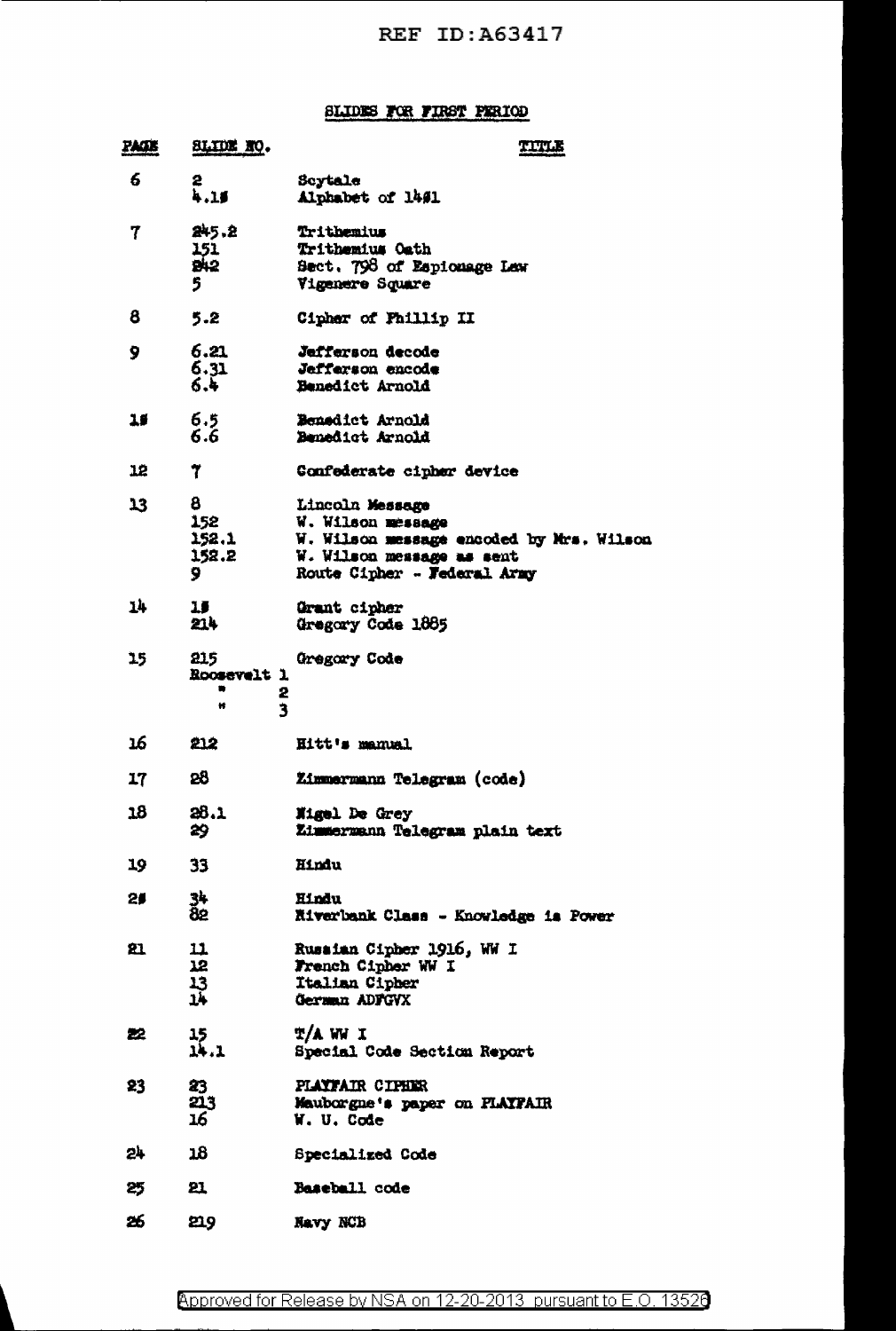## SLIDES FOR THIRD PERIOD

| <b>PAGE</b> | SLIDE NO.                                          | TITLE                                                                                                                                         |
|-------------|----------------------------------------------------|-----------------------------------------------------------------------------------------------------------------------------------------------|
| 7           | 45<br>45.1<br>45.4<br>47<br>48                     | Alberti disk<br>Porta<br>U.S. Army disk<br>Cipher disk finally patented<br><b>Wheatstone</b>                                                  |
| 8           | 49<br>49.4                                         | Wheatstone - modified<br>Bazeries Cylindrique                                                                                                 |
| 9           | 16#<br>166.1<br>59.4<br>159<br>51.3                | Colonel Hitt<br>Hitt's original strip<br>Hitt's wooden strip model<br>Mauborgne :<br><b>M-94</b>                                              |
| 10          | 56<br>59.1<br>5\$.11<br>54                         | Jefferson's Wheel, Cipher<br>Page 2 of same<br>M-138<br>Kryha                                                                                 |
| 11          | 55.                                                | Dissertation on Kryha                                                                                                                         |
| 12          | 171                                                | M-161 (Sig. C. Labs machine)                                                                                                                  |
| <b>12A</b>  | 164.1                                              | Hagelin                                                                                                                                       |
| 13          | 68                                                 | $C - 36$                                                                                                                                      |
| 14          | 75.3<br>269.1                                      | $0.1.$ model of $M-209$<br>$CX-52$                                                                                                            |
| 15          | 59                                                 | $B - 21$                                                                                                                                      |
| 16          | 65<br>57<br>71                                     | <b>B-211 integrated</b><br>Enigma<br>Hebern                                                                                                   |
| 17          | 172<br>71.1<br>71.2)<br>71.3)<br>172.1<br>72<br>73 | First Hebern model<br>First Rebern printing model<br>Connectable wirings<br>3-cascade Hebern<br>5-rotor Rebern<br>5-rotor with rotors removed |
| 29          | 165                                                | Solution of Navy test messages                                                                                                                |
| 21          | 172.16<br>175.7                                    | Hebern's last machine for the Navy<br>Converter M-134-T2, and electrical typewriter                                                           |
| 22          | 172.4                                              | Original model of the Mark I, ECM.                                                                                                            |
| 23          | 173                                                | <b>SIGABA</b>                                                                                                                                 |
| 25          | 177                                                | <b>CCM</b>                                                                                                                                    |
| జ           | 74.1                                               | The German Steckered Enigma, with box of rotors                                                                                               |
| 27          | 56                                                 | The ATMT Co. Printing Telegraph Cipher Machine                                                                                                |